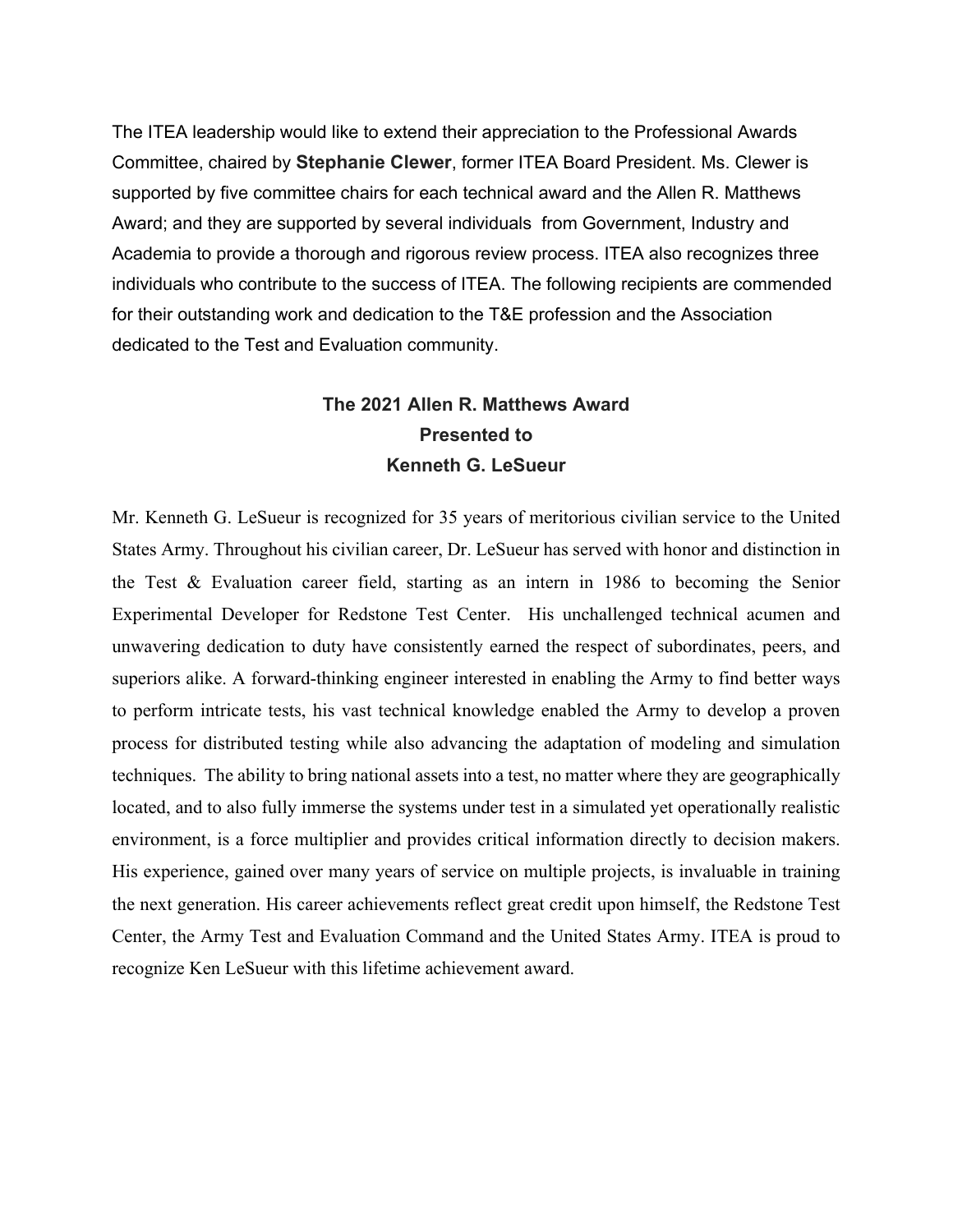# **2021 Technical Achievement Award Presented to Dr. Peter L. Wick Jr.**

The ITEA Test and Evaluation Professional Award for Technical Achievement is presented to Dr. Peter Wick for his contributions to laser weapon testing and evaluation from July 2020 through June 2021. Dr. Wick made significant advances to the state-of-the-art in testing High Energy Laser Weapons in both laboratory and maritime operational environments, despite the added challenges of COVID-19 travel and physical distancing restrictions. His innovative approach to testing and development of novel hardware and software solutions has helped ensure Directed Energy remains a key strategic thrust to support the United States' defense in-depth, and ability to counter tactical and strategic threats to the warfighter. ITEA proudly recognizes Dr. Wick for his outstanding contribution to Test and Evaluation.

# **2021 Special Achievement Award Presented to Detachment 5 Air Force Operational Test and Evaluation Center**

Detachment 5, Air Force Operational Test and Evaluation Center, Edwards Air Force Base, California distinguished itself through outstanding service to the United States, from 1 July 2020 to 30 June 2021. During this period, Detachment 5 planned, executed, and reported on operational evaluations for twentyfour acquisition programs valued at one hundred and ninety billion dollars. Additionally, Detachment 5 conducted sixteen cyber evaluations on ten weapons systems, safeguarding Department of Defense personnel and assets from current and future threats. Finally, Detachment 5 provided timely operational truth to senior Department of Defense leaders, assuring viable US, allied, and cyber combat capabilities across six major commands and NATO. The distinctive accomplishments of Detachment 5 reflect great credit upon itself and the United States Air Force. ITEA proudly recognizes Commander, Col Glenn A. Rineheart, USAF and his team for their outstanding accomplishments.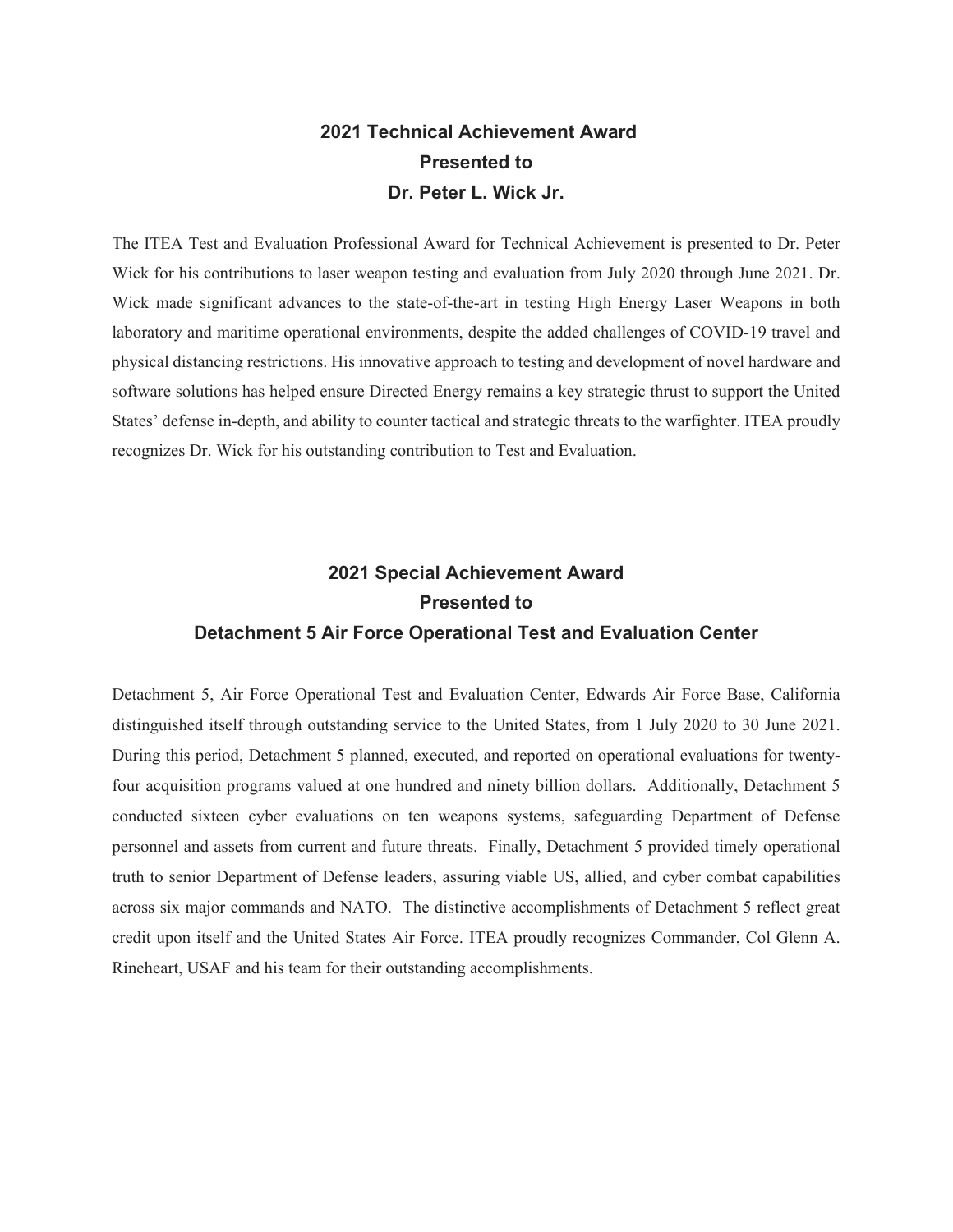#### **2021 Richard G. Cross Award Presented to Ken Miller**

The Cross Award was established in honor of the late Major General Richard G. Cross, Jr ., USAF (Ret), one of the most highly respected individuals in the field of T&E in the 20th century. Mr. Ken Miller, with the NAWCAD Prototyping, Instrumentation and Experimentation Department, has demonstrated outstanding accomplishments by providing a variety of instrumentation courses to flight test engineers and instrumentation specialists from across the DoD and industry, using advanced technology and traditional methods. He moved more than 40 technical instrumentation training courses that he developed for department employees to a virtual platform so that, regardless of location, employees and outside organizations alike could take advantage of this essential instruction. He presents online courses on the basics of instrumentation for flight test engineers. In person, he provides guidance and mentoring to department employees to help educate future generations of NAVAIR engineers and scientists. He is committed to providing quality educational material to instrumentation professionals, which ensures toptier data products are delivered to the test and evaluation community. ITEA proudly recognizes Mr. Ken Miller for his outstanding contribution to Test and Evaluation.

# **2021 Dr. Wilson N. Felder II Early Career Award Presented to Captain Lauren Mount, USAF**

Captain Lauren Mount distinguished herself as Chief of Training, 746th Test Squadron, Holloman AFB. Over the last year, she led a 25-member analysis team to execute 106 tests supporting 52 Department of Defense organizations. Her direction of analysis for the next generation GPS satellite program resulted in identifying an urgent deficiency and 59 other software issues prior to deploying the satellite worldwide. Additionally, Capt Mount overhauled the test execution training program, which focused on ensuring the unit had trained and qualified test control personnel, resulting in over 70 qualifications and increased the organization's instructor cadre by 175%. Furthermore, she directed a 12-member team to develop and execute a hands-on training course for new squadron personnel. The focus of the training is dual-purposed: it informs new members of internal processes while instilling the ethics and test discipline expected of the test community. The pilot program alone slashed on-boarding time by 50%. Capt Mount's professionalism, meticulousness, and dedication have greatly impacted the 746th Test Squadron and its test and evaluation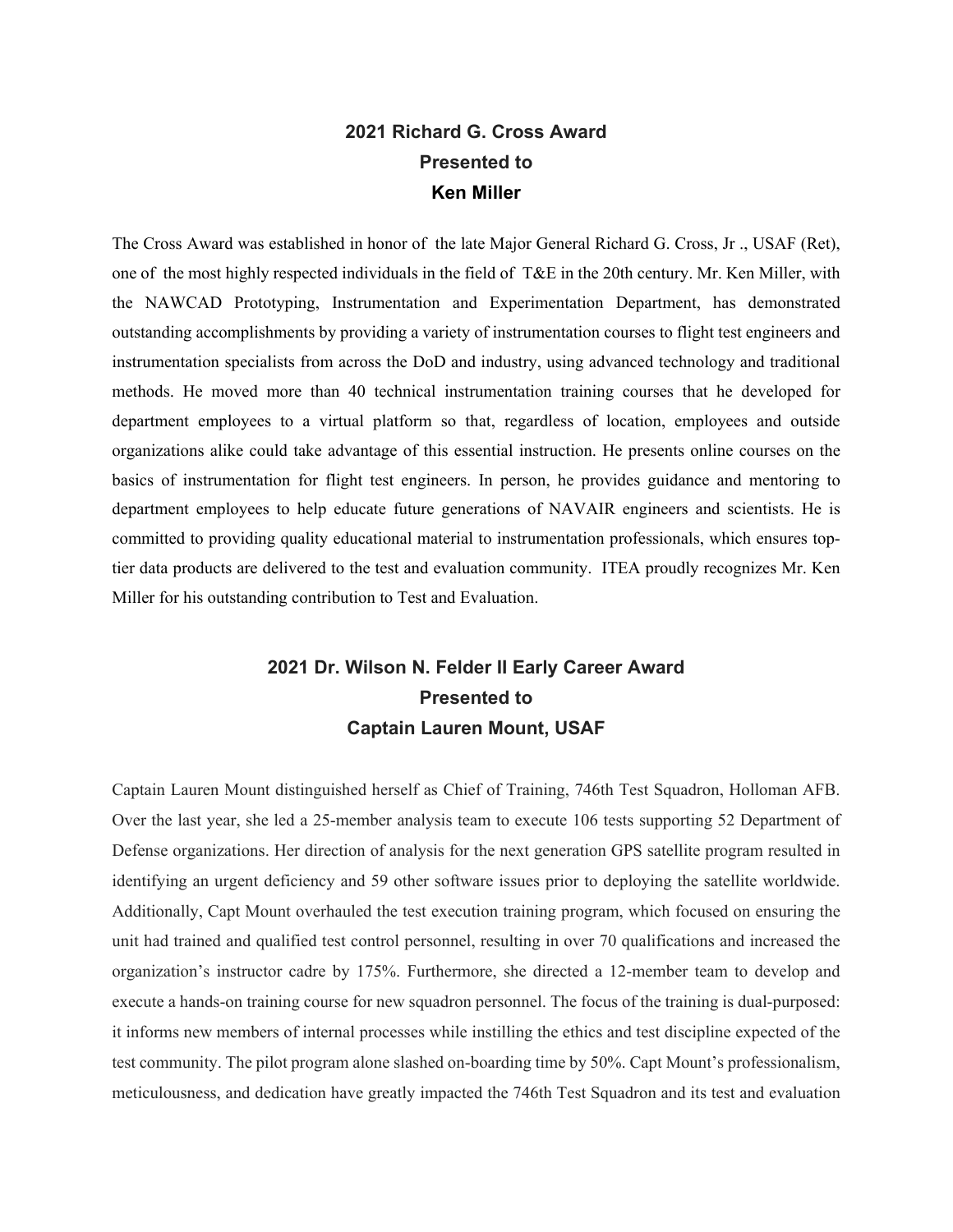mission. Her efforts and drive singlehandedly standardized training processes and will have direct impacts to the mission for years to come. ITEA proudly recognizes Capt Mount for his outstanding contribution to Test and Evaluation**.**

# **2021 Publication Award Presented to Commander Donald "Bucket" Costello**

The ability to field autonomous functionality within Naval Aviation may soon become a reality thanks to CDR Donald Costello's game-changing research. During the award period, he successfully published his Doctoral Dissertation, Certifying an Autonomous System to Complete Tasks Currently Reserved for Qualified Pilots, and three peer reviewed journal articles, highlighting issues with current Test and Evaluation (T&E) procedures and practices for certifying autonomous systems. Current T&E procedures are designed for certifying an aircraft to operate with a qualified pilot in, or on, the loop. Autonomous systems will not have this capability. Industry is approaching a point where these systems are being developed. However, a path towards certification does not exist. CDR Costello developed and exercised a methodology for certifying autonomous systems using current T&E practices. His research developed critical lessons learned that will influence policies, procedures and certification standards as the Department of Defense prepares to begin fielding autonomy. ITEA is proud to recognize CDR Costello with this year's Publication Award.

## **2021 Board of Directors Award Presented to Charles R. Garcia**

The ITEA Board of Directors presents their award to Mr. Charles "Charlie" Garcia for his contributions to the growth, development, goals, and mission of the Association. Mr. Garcia has over 56 years of experience in Test and Evaluation spanning from his career in the federal government to his leadership roles within industry. His commitment to ITEA is unwavering, most notably in 1987 serving as the Founder and former President of the White Sands Chapter to his leadership role serving as an elected Board Member for twoterms from 2011 to 2017. Mr. Garcia volunteered as a Subject Matter Expert in the establishment of the Certified T&E Professional program and orchestrated the 2017 ITEA System of Systems workshop and the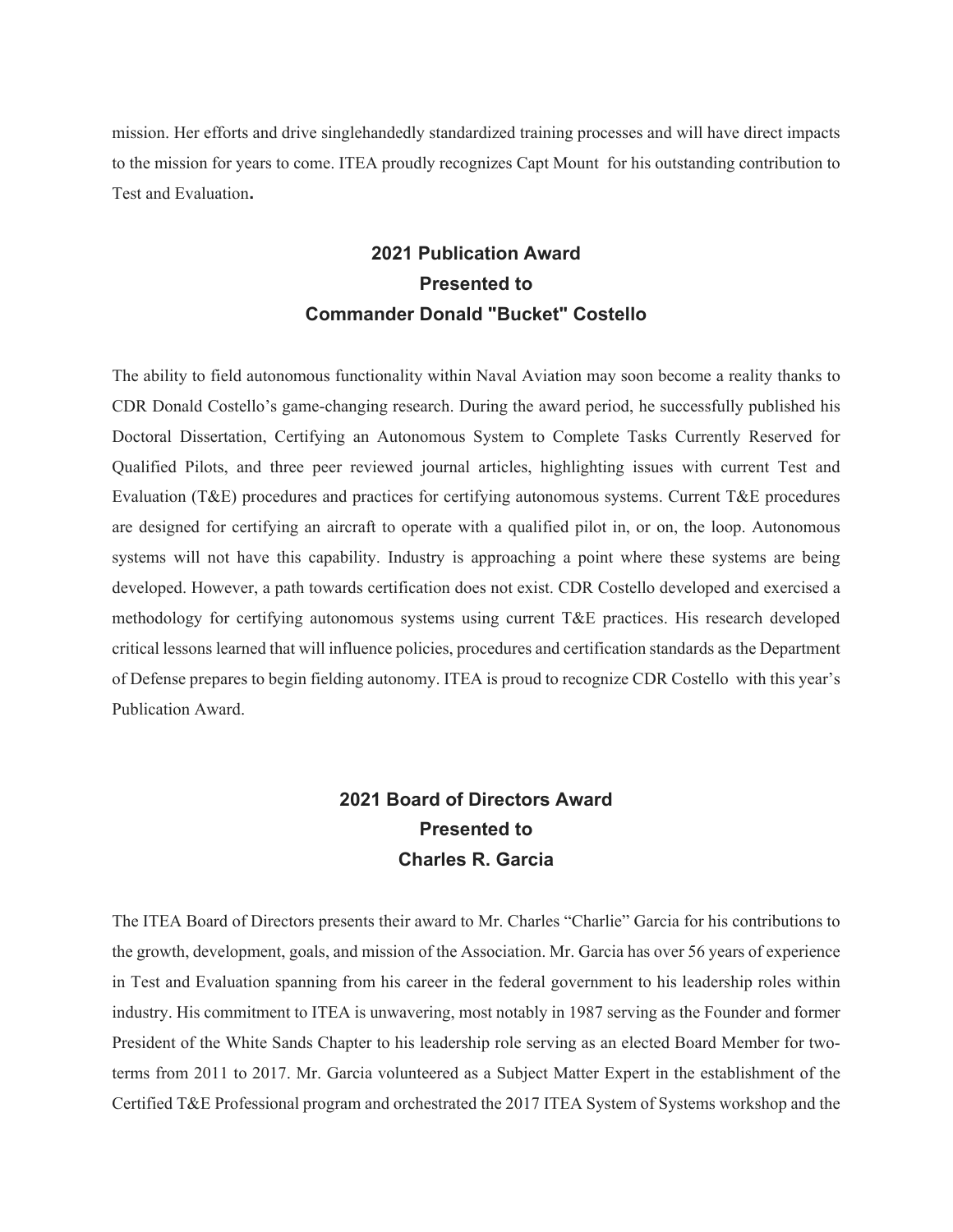third Offset Environment Engineering Conference – Charlie Garcia has a proven track record of being a highly regarded advocate for this organization. The Board would like to recognize Charlie's most recent accomplishment as he worked tirelessly to reinvigorate the White Sands Chapter by pulling together, nearly single-handedly, the successful Test and Evaluation in Multi-Domain Operations Workshop in El Paso in July. Charlie's contributions during this difficult year have been extraordinary and we are grateful for his ongoing commitment to ITEA. It is with great pleasure that the Board of Directors recognize Mr. Charlie Garcia for his outstanding contributions to ITEA.

## **2021 President's Award Presented to ELK Management Group**

Established in 1996, this award is presented by the President of the Board of Directors to recognize exemplary contributions to ITEA. This year, the President's Award is bestowed on Eileen Redd, Lena Moran, and Kathi Swagerty of ELK Management Group for their exceptional efforts in transitioning the operational structure of ITEA to a more rigorous, accurate, and robust foundation. This transition included changing ITEA's day to day operations from an Executive Director to an Association Management Company, managing the transition of ITEA's fiscal management from cash basis accounting to accrual accounting, establishing a certified public accountant bookkeeping process, overseeing the review and reconciliation of past tax issues, and updating all aspects of the ITEA By-Laws and Operating Policies. This team also supported Chapter and Committee Chairs to accomplish their missions through the year. These outstanding individuals accomplished all of this during a Global Pandemic that devastated our normal operations and demanded incredible flexibility in meeting the demands for ensuring ITEA's financial solvency. Eileen, Lena, and Kathi demonstrated amazing resiliency and tremendous abilities in overcoming the numerous obstacles to achieving success in 2021. It is with great appreciation that I award the President's Award for 2021 to Eileen Redd, Lena Moran, and Kathi Swagerty of ELK Management Group.